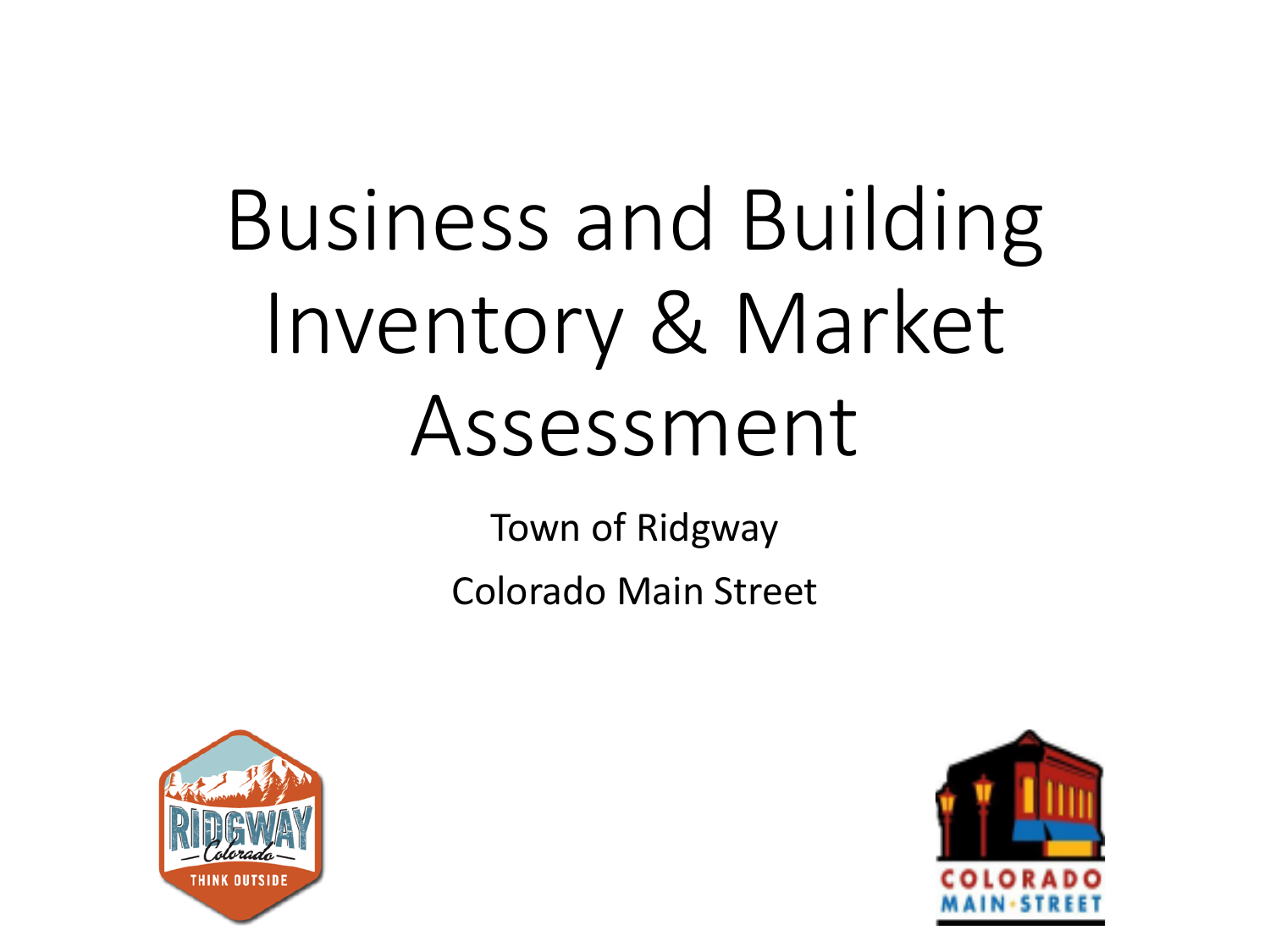### Business and Building Inventory

- Business Inventory Business name, type, contact info from town and chamber lists.
- Building & Property Inventory Characterizes physical attributes of commercial and residential properties (sq. ft., use code, etc.) from Ouray County Assessor
- Combined database merges the two inventories into one user-friendly excel database that's easily updated.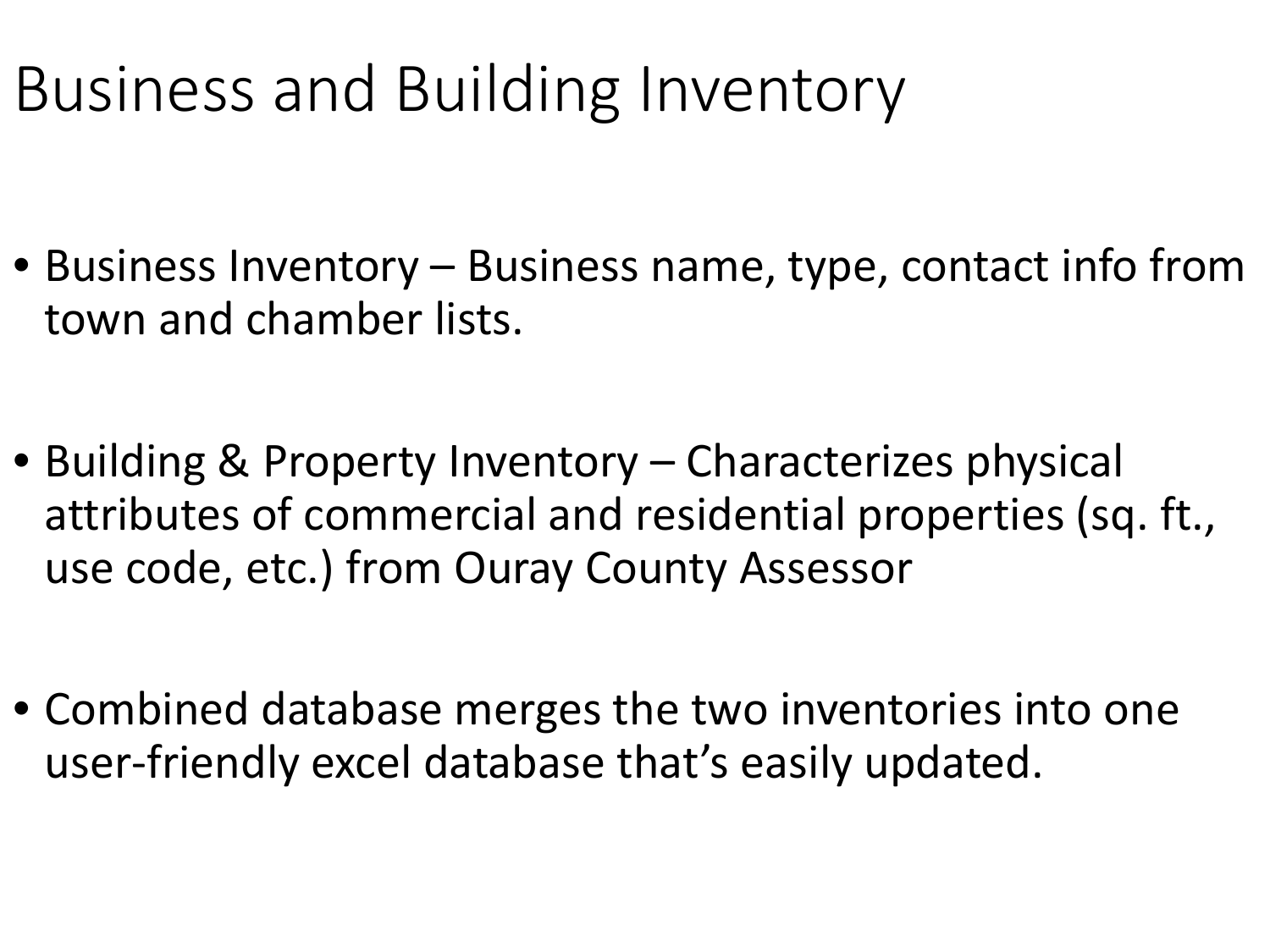### What can the database do?

- Track commercial activity and development in Ridgway.
- Tool for prospective business inquiries, what businesses already exist, where to locate (vacancies).
- Identify redevelopment opportunities and expansion of uses on underutilized properties.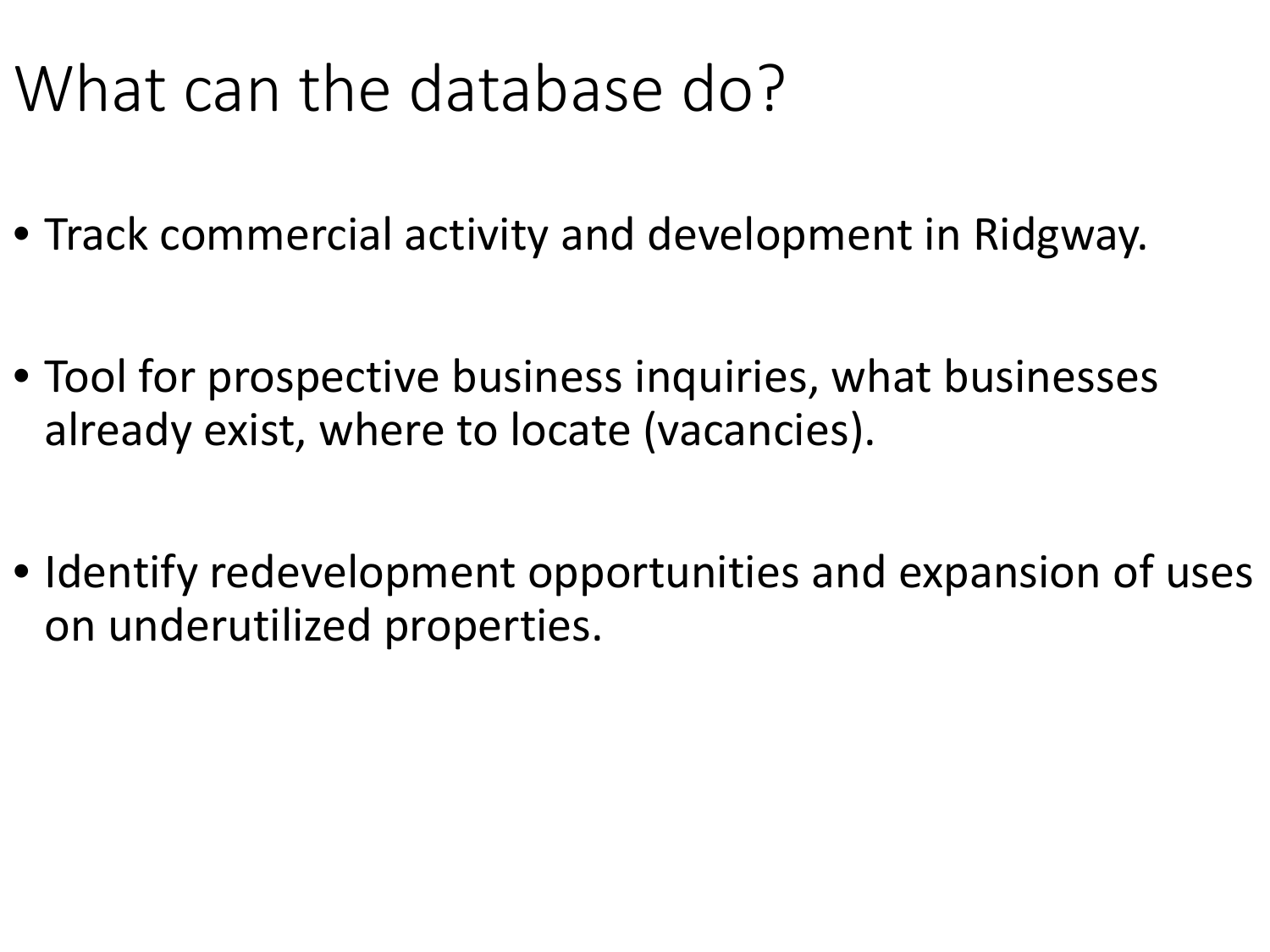### Business Survey

- May 8 & 9, 2017 on-site and phone/email follow-up
- 59 businesses completed the survey
- Questions asked about business operations, challenges, successes, infrastructure improvements (public and private)



Would you be interested in any training to assist you in your business?

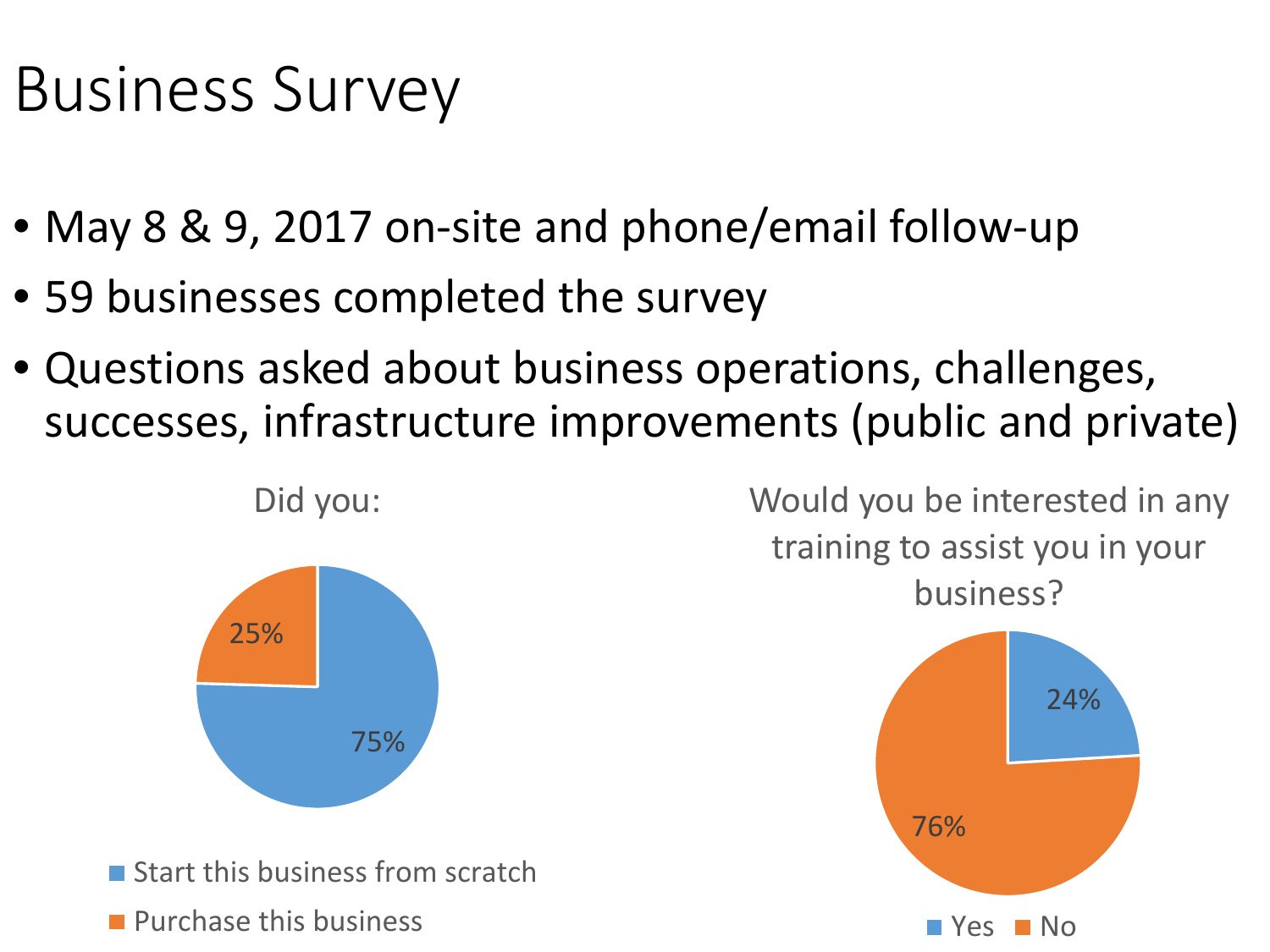### Survey – Which best describes the challenges faced by your business?

3% 4% 5% 8% 9% 13% 21% 23% 12% Access to support services Physical design of downtown Lack of adequate public infrastructure Having appropriate space/location Compliance with regulations Not enough volume of sales Employment/hiring challenges Seasonal swings No major challenges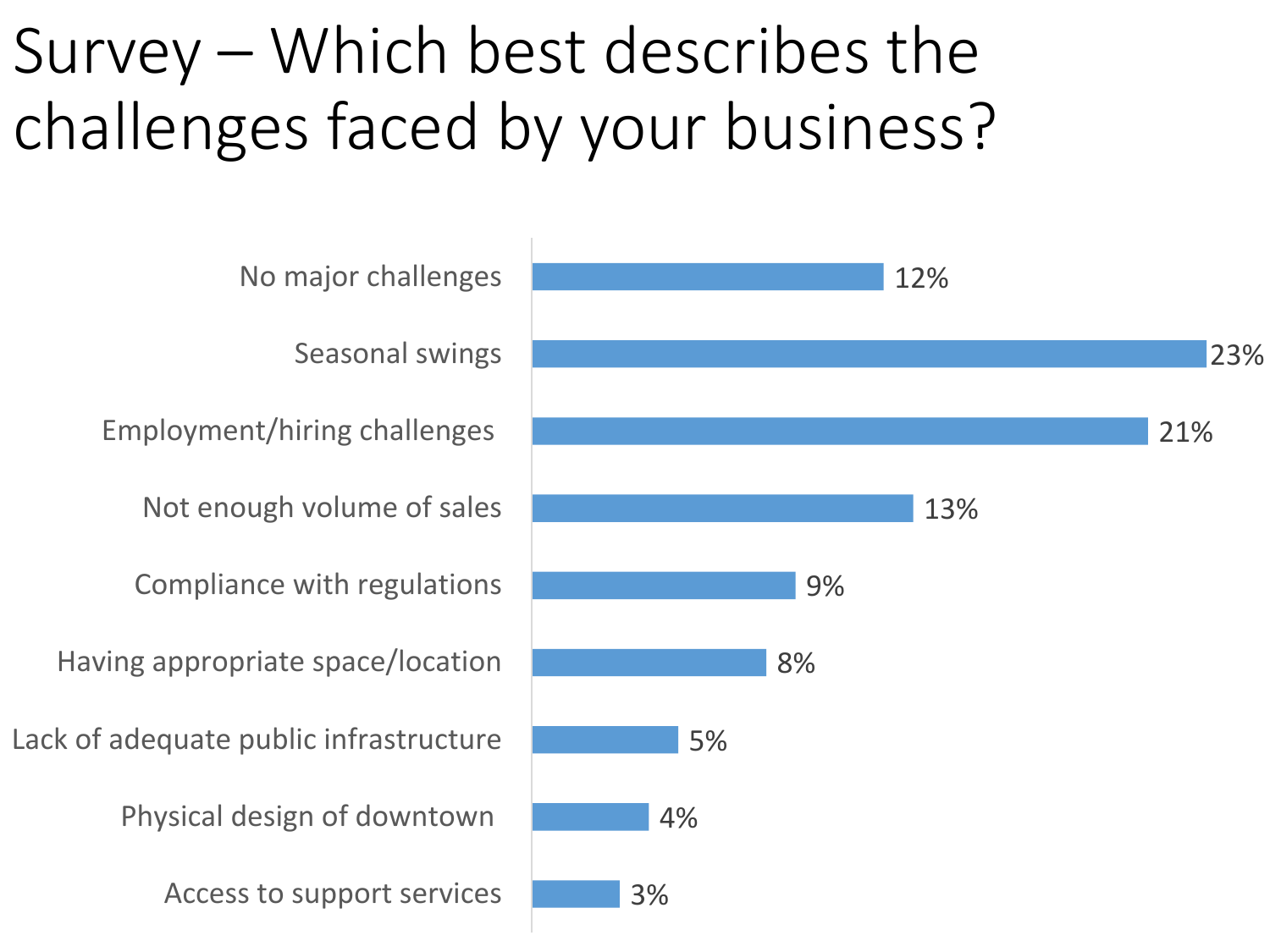Survey – What types of commercial devt. would enhance your business and downtown as a whole?

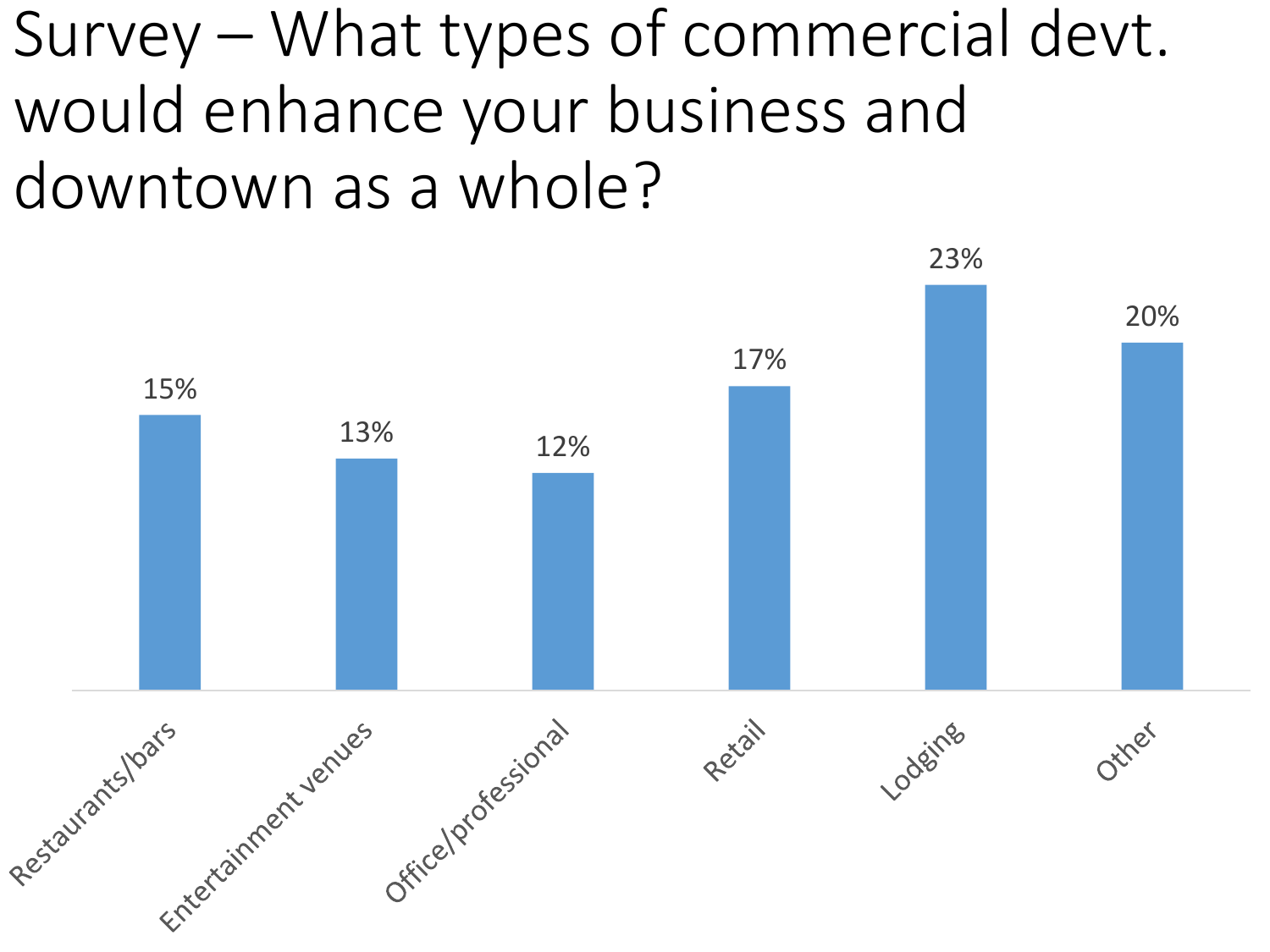### Recommendations based on survey results

- Appropriate space/location (8%) Provide a list of vacancies that could better suit businesses' needs.
- Seasonal swings (23%) Expand attractions for winter/shoulder seasons, target local residents.
- Employment/hiring (21%) In-depth analysis of how various factors contribute to workforce challenges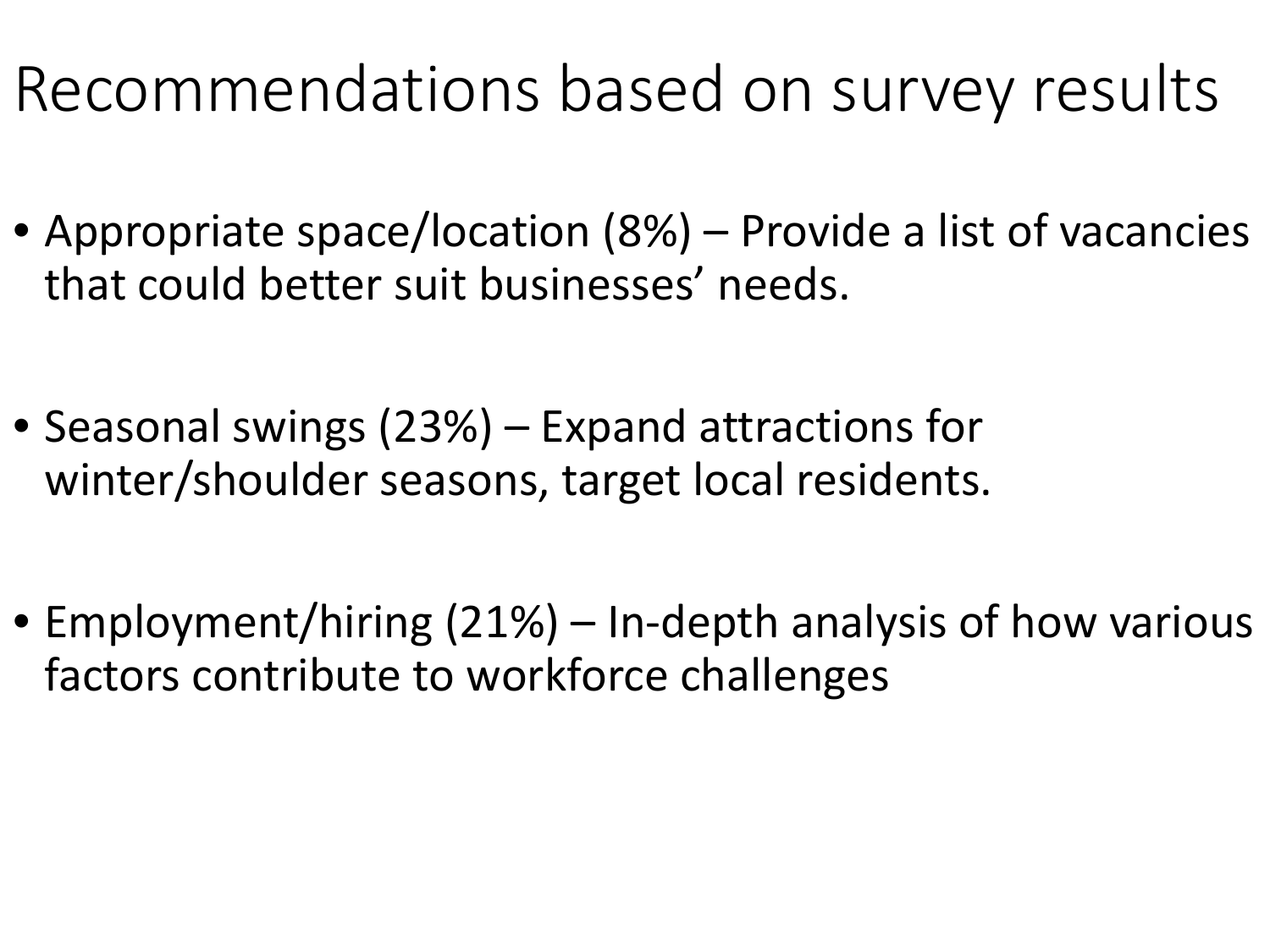Recommendations based on survey results cont.

- Trainings (24%) Engage regional & state econ. devt. partners to offer trainings in Ridgway.
- Internet service (29%) Continue working with partners to improve quality internet offerings.
- Underutilized buildings (16%) Promote space sharing strategies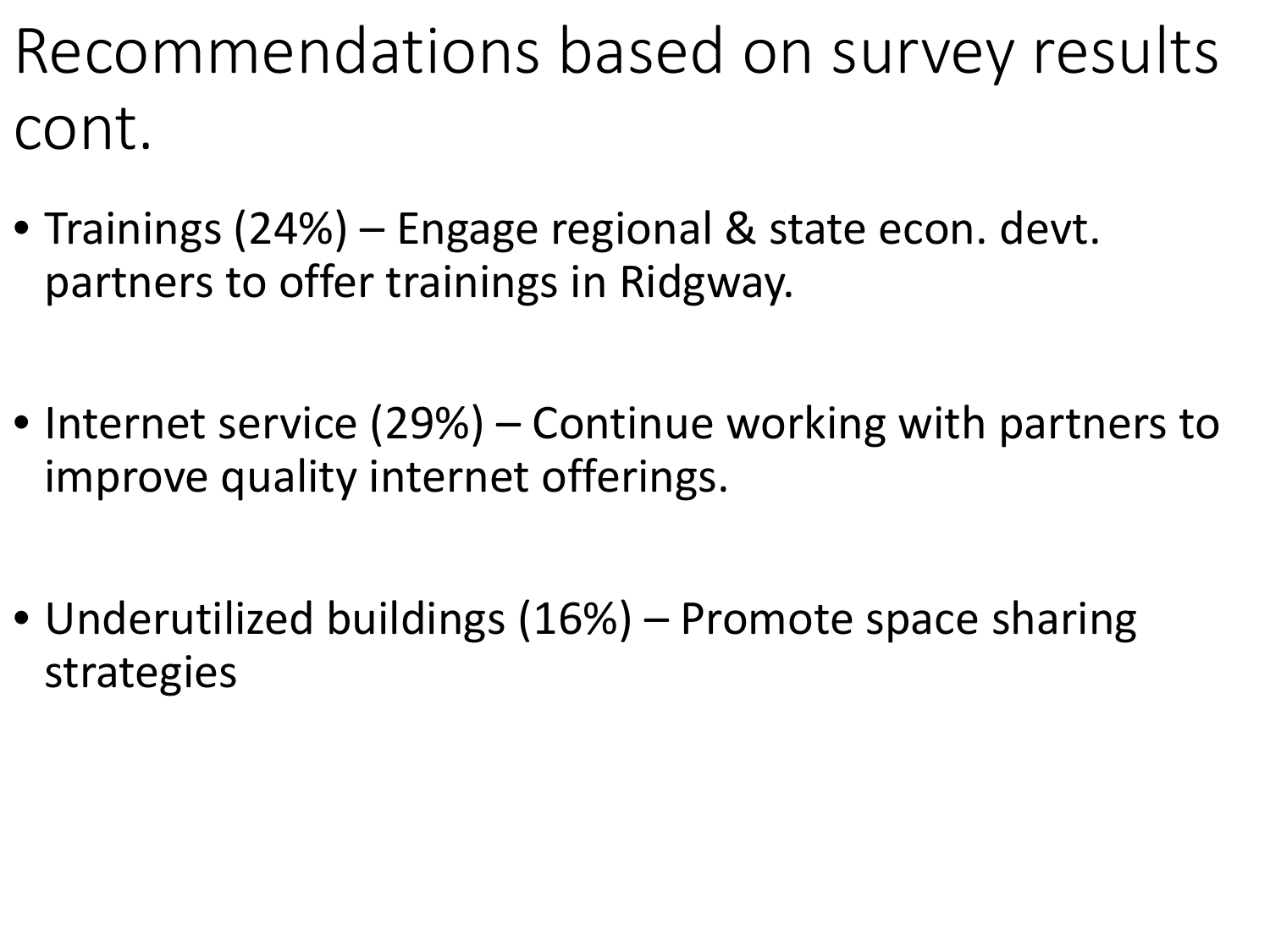### Market Assessment

• Goal - Show the degree to which existing business serve the market and identify unmet market opportunities.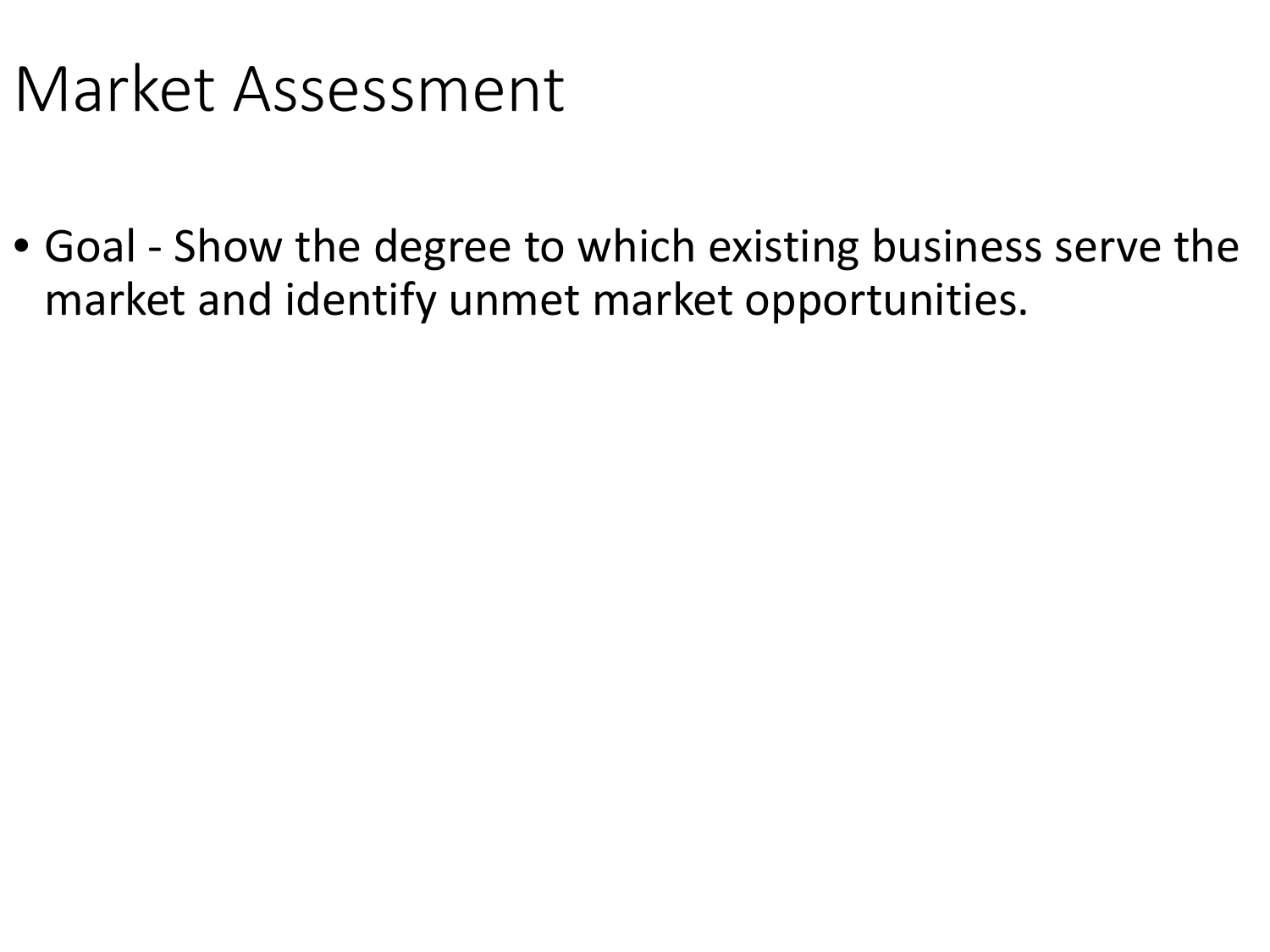### Market Assessment Geography (ERSRI BAO)



| <b>Geography</b> | <b>Population</b> |
|------------------|-------------------|
| Town of Ridgway  | 990               |
| Ouray County     | 4,532             |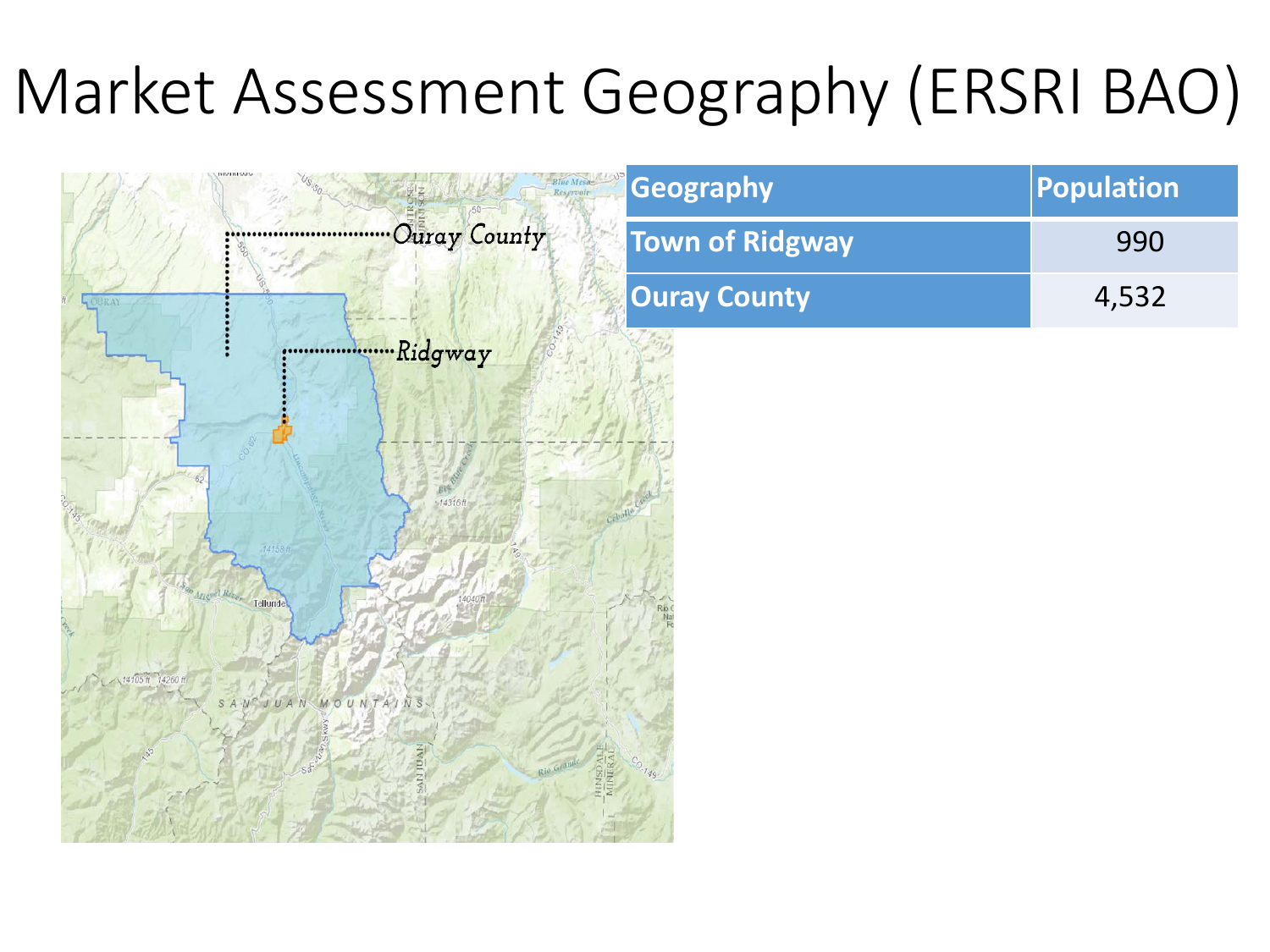### Annual Sales and Lodging Tax Collections 2010-2016

Source: Town of Ridgway

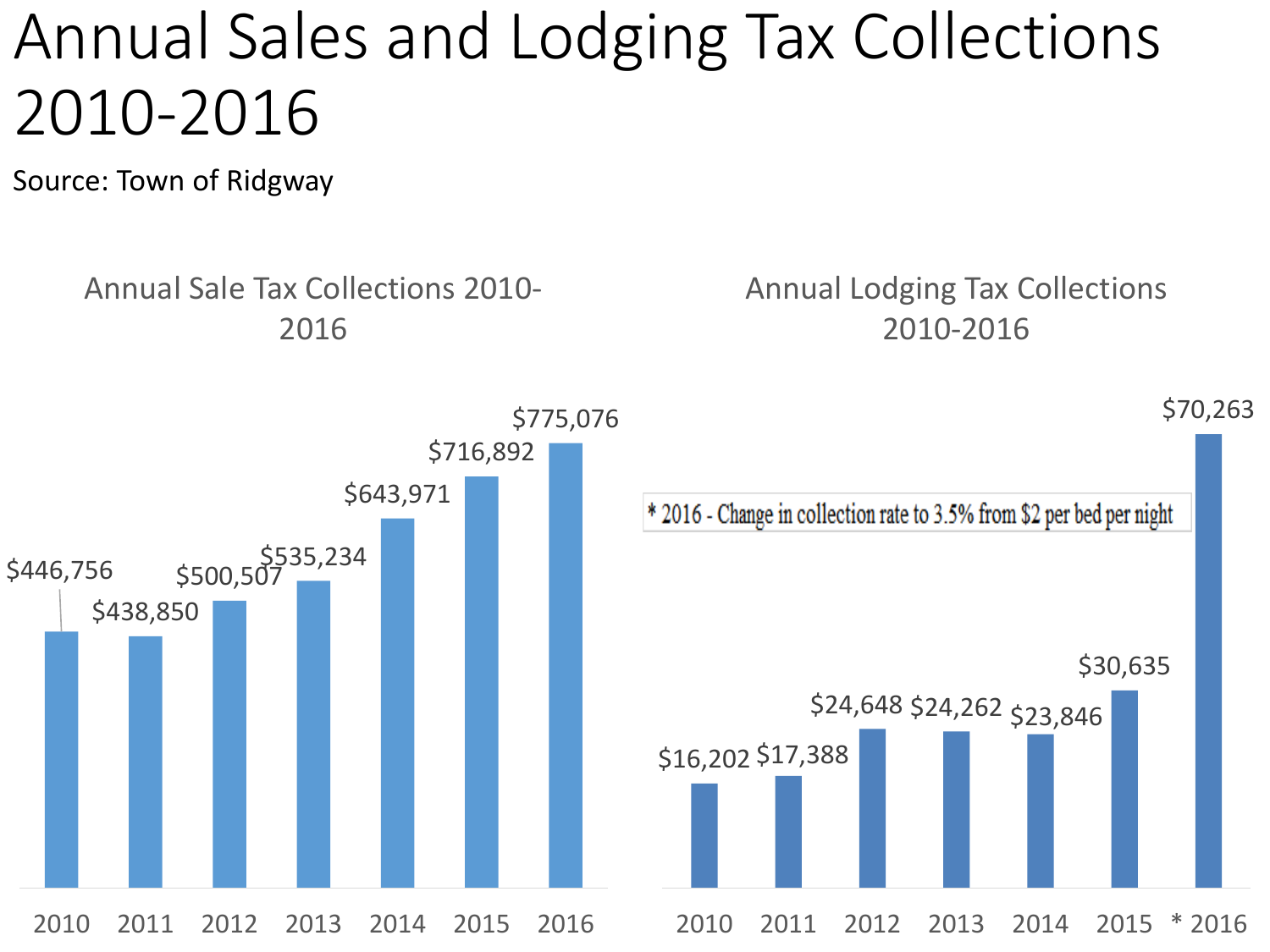### Monthly Sales Tax Collections 2013-2016

Source: Town of Ridgway

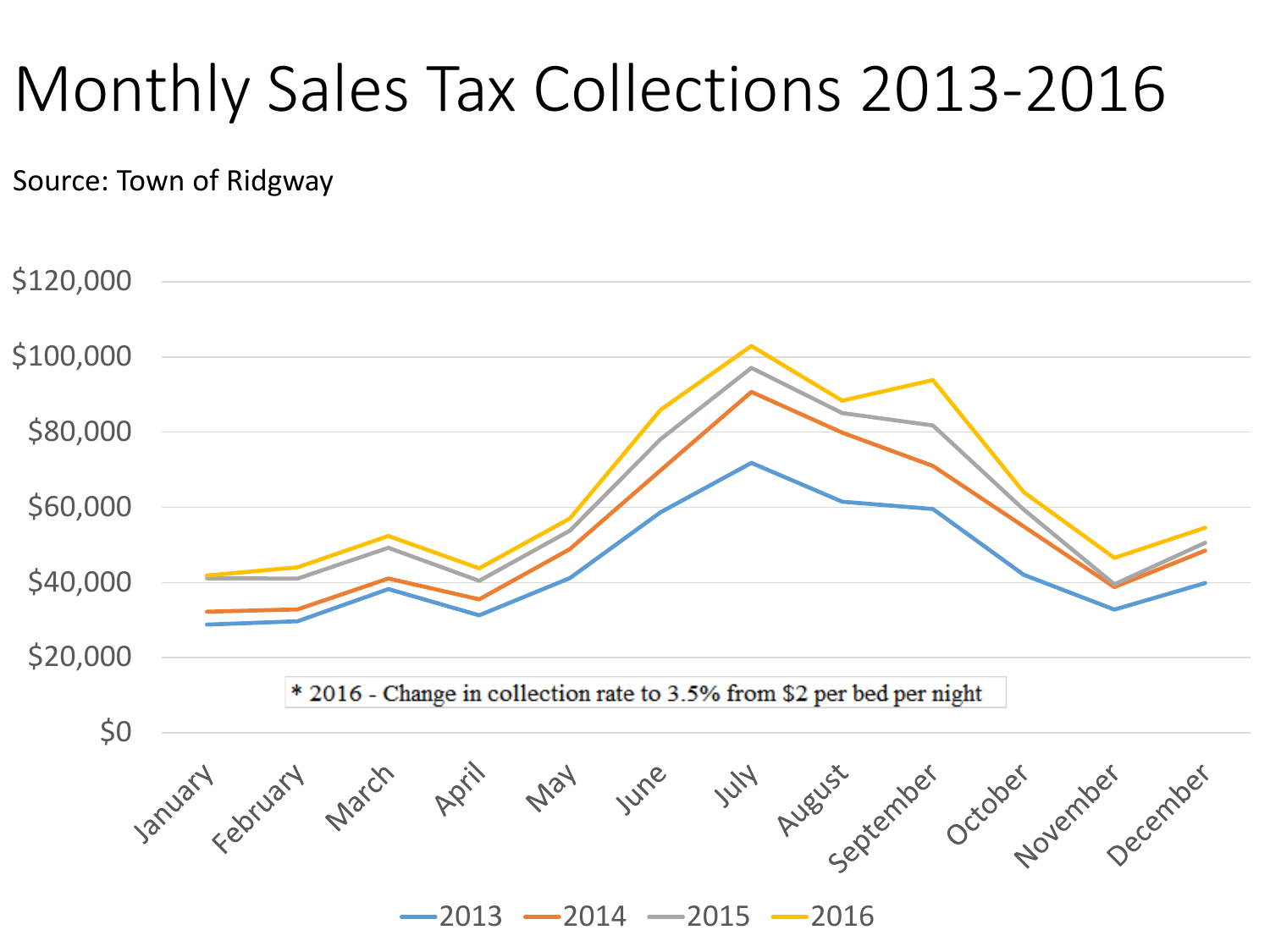### Monthly Lodging Tax Collections 2013-2016

Source: Town of Ridgway



 $-2013 - 2014 - 2015 - * 2016$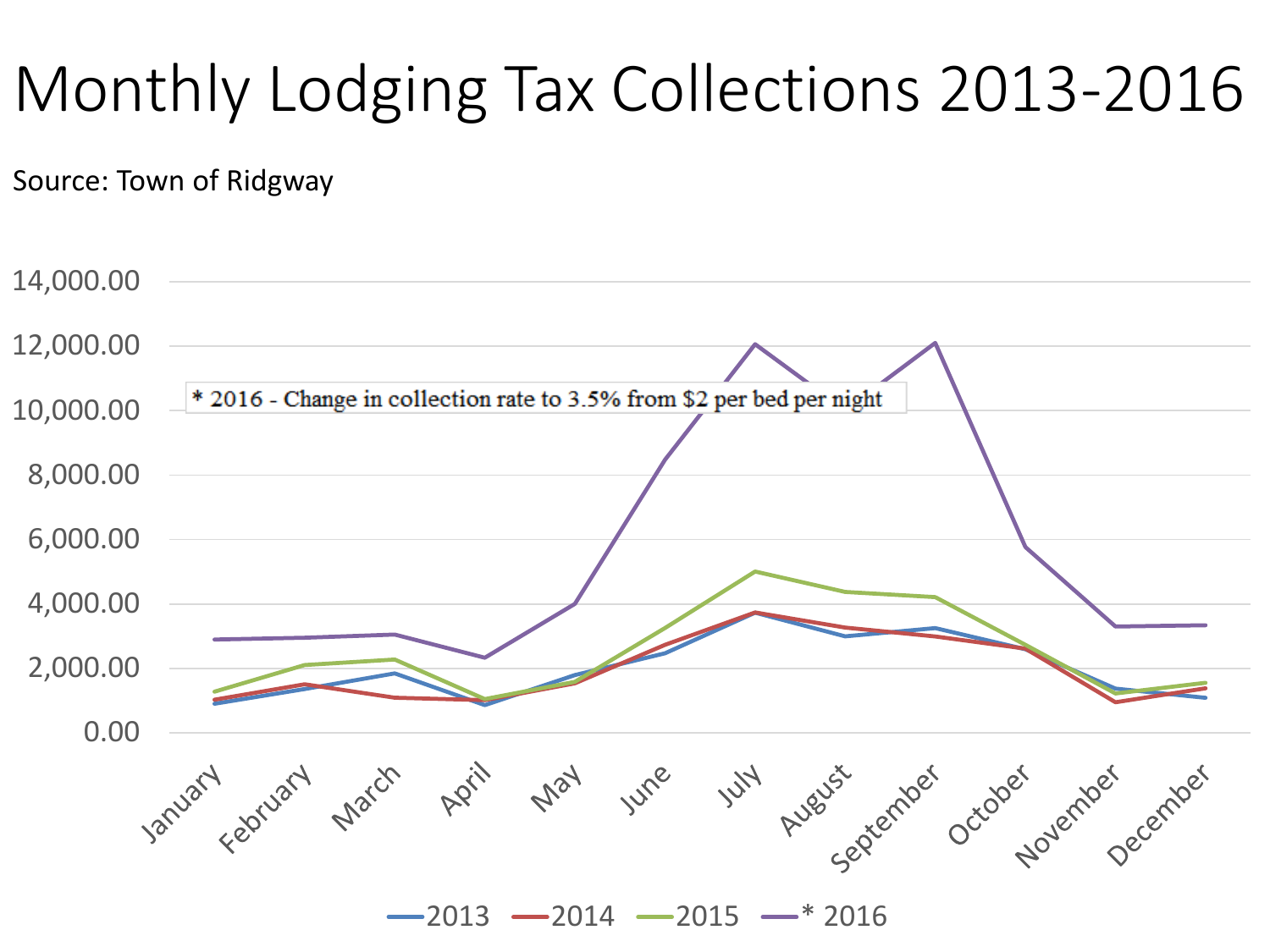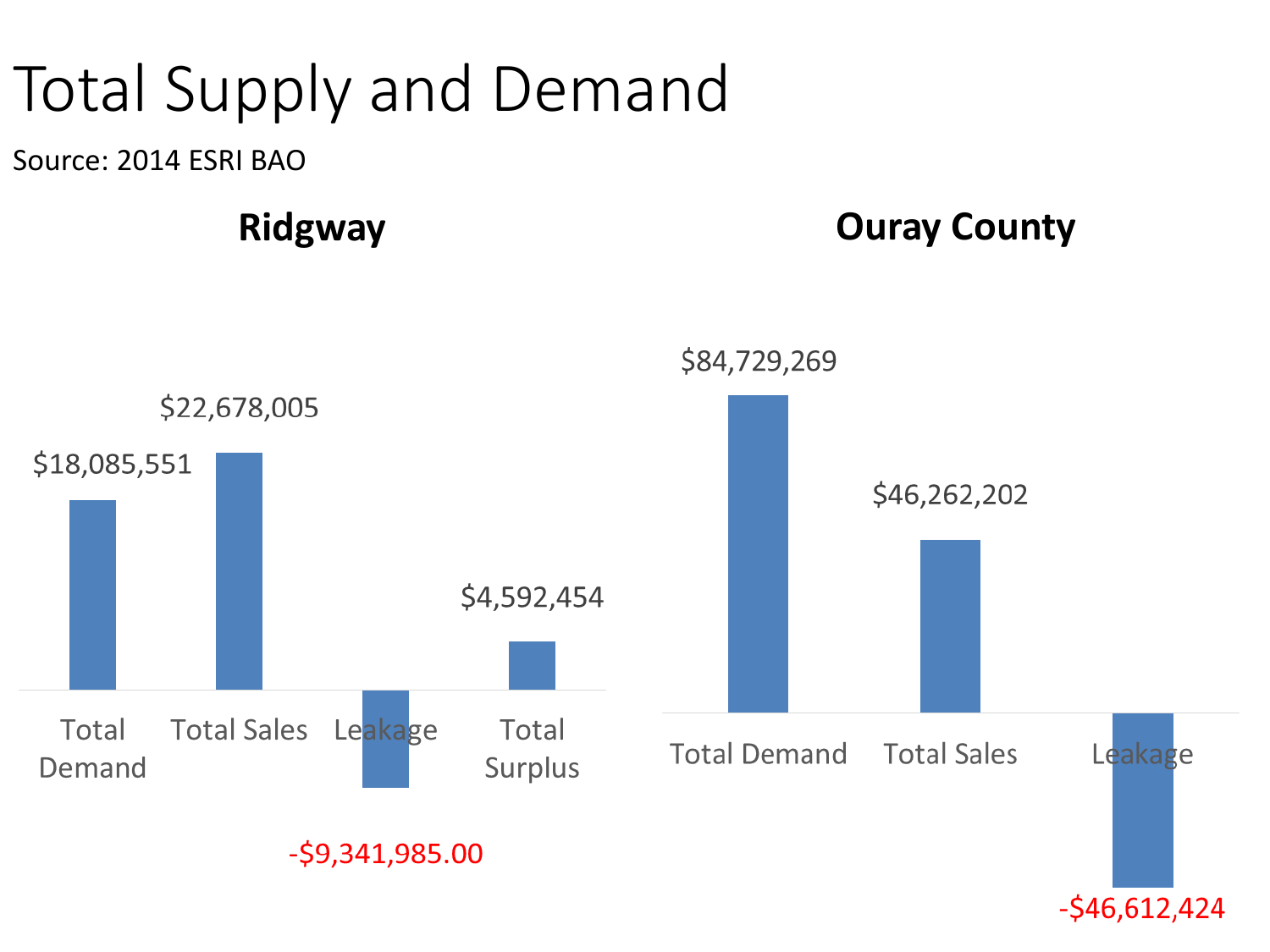### Ridgway Retail Categories with Leakage

#### Source: 2014 ESRI BAO

Automobile Dealers Auto Parts, Accessories & Tire Stores Furniture Stores Electronics & Appliance Stores Bldg Material & Supplies Dealers Grocery Stores Specialty Food Stores Clothing Stores Shoe Stores Jewelry, Luggage & Leather Goods Stores Sporting Goods/Hobby/Musical Instr Stores Department Stores Excluding Leased Depts. Other Miscellaneous Store Retailers Electronic Shopping & Mail-Order Houses Vending Machine Operators Direct Selling Establishments Special Food Services Drinking Places - Alcoholic Beverages

\$0 \$500,000 \$1,000,000 \$1,500,000 \$2,000,000 \$2,500,000 \$3,000,000

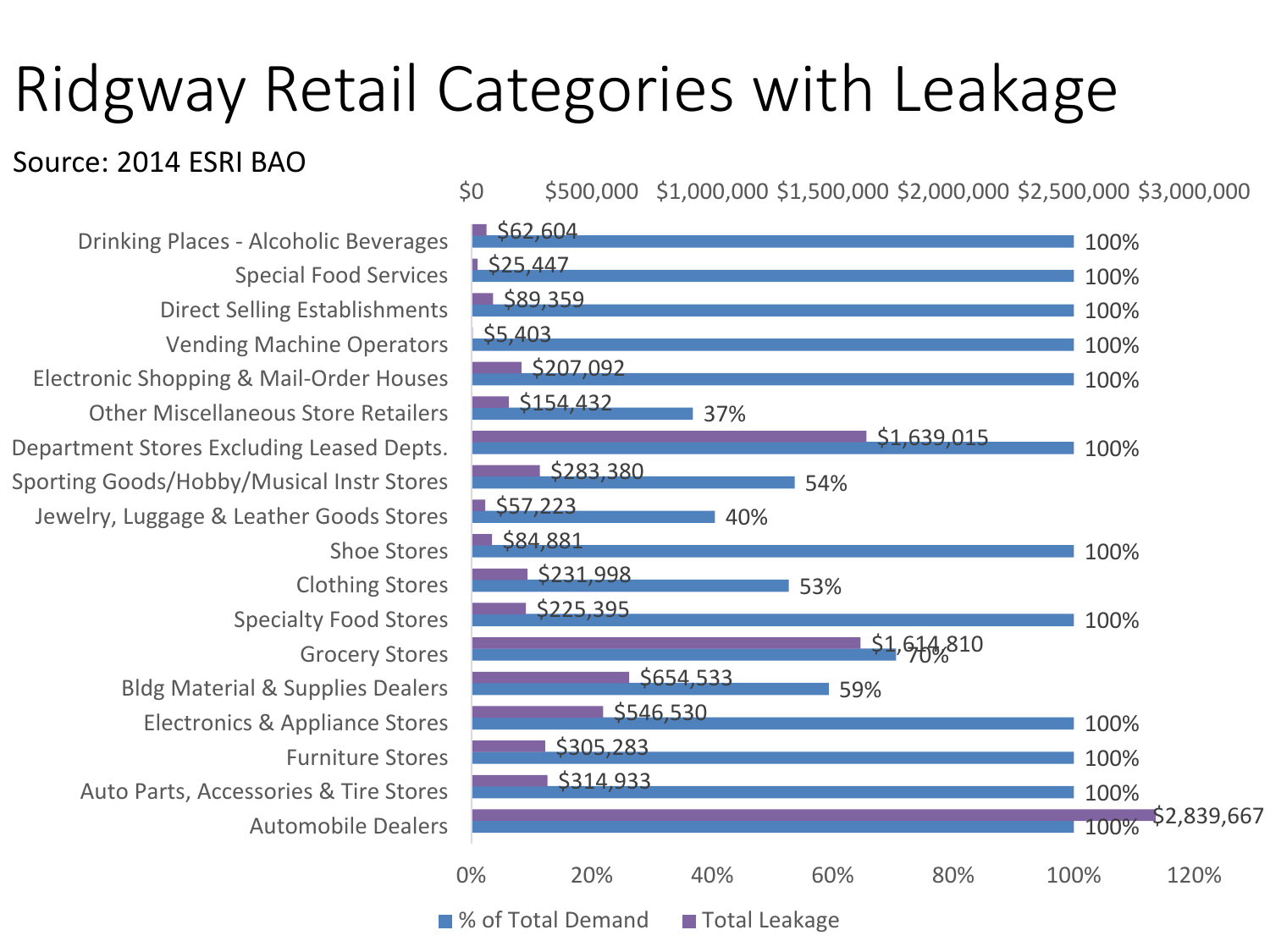### Ouray County Retail Categories with Leakage Source: 2014 ESRI BAO

Automobile Dealers Other Motor Vehicle Dealers Auto Parts, Accessories & Tire Stores Furniture Stores Bldg Material & Supplies Dealers Lawn & Garden Equip & Supply Stores Grocery Stores Specialty Food Stores Beer, Wine & Liquor Stores Health & Personal Care Stores Clothing Stores Shoe Stores Jewelry, Luggage & Leather Goods Stores Sporting Goods/Hobby/Musical Instr Stores Department Stores Excluding Leased Depts. Other General Merchandise Stores Other Miscellaneous Store Retailers Vending Machine Operators Direct Selling Establishments Special Food Services Drinking Places - Alcoholic Beverages



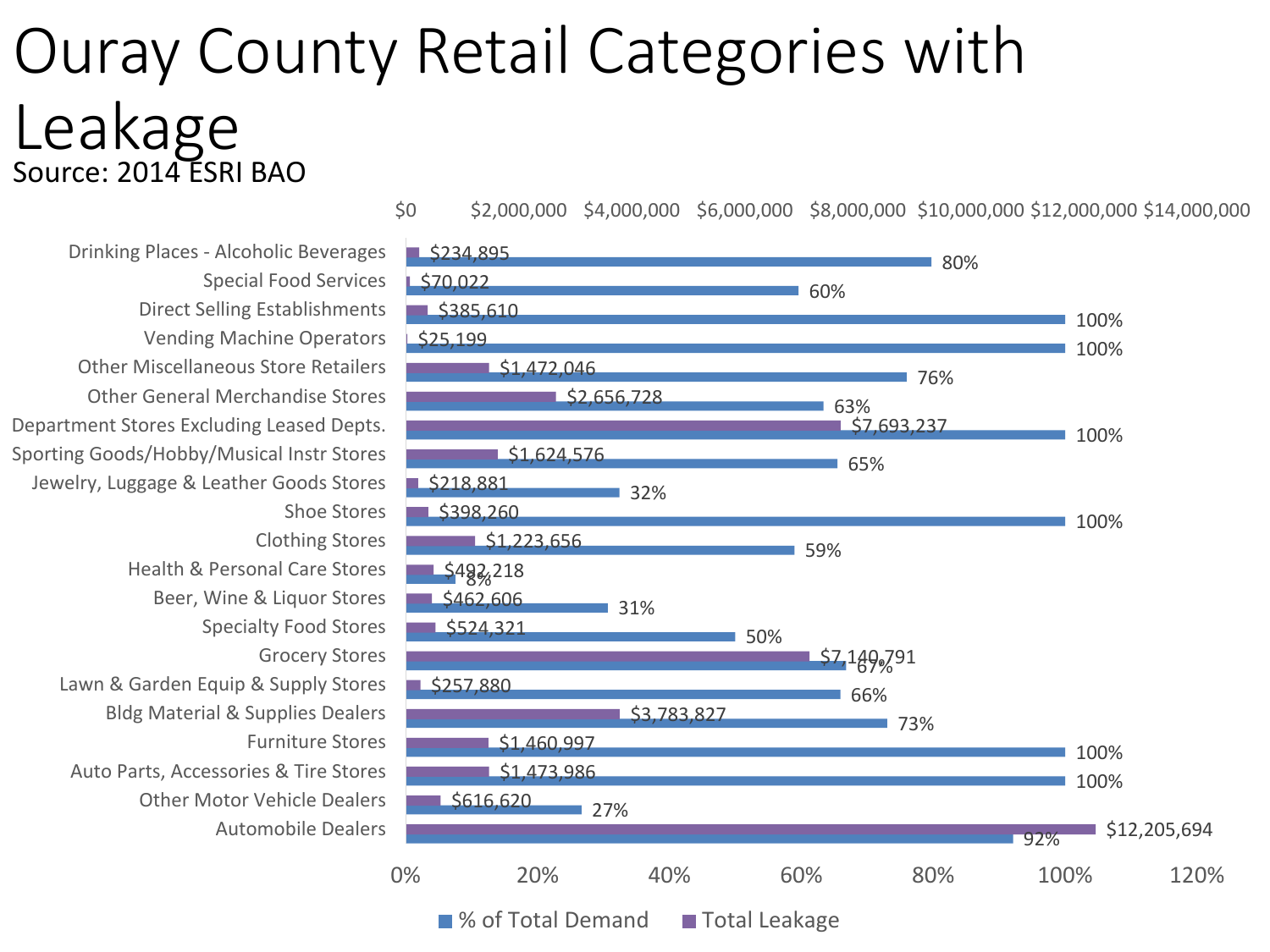## Ridgway - Retail Categories with a Surplus

Source: 2014 ESRI BAO

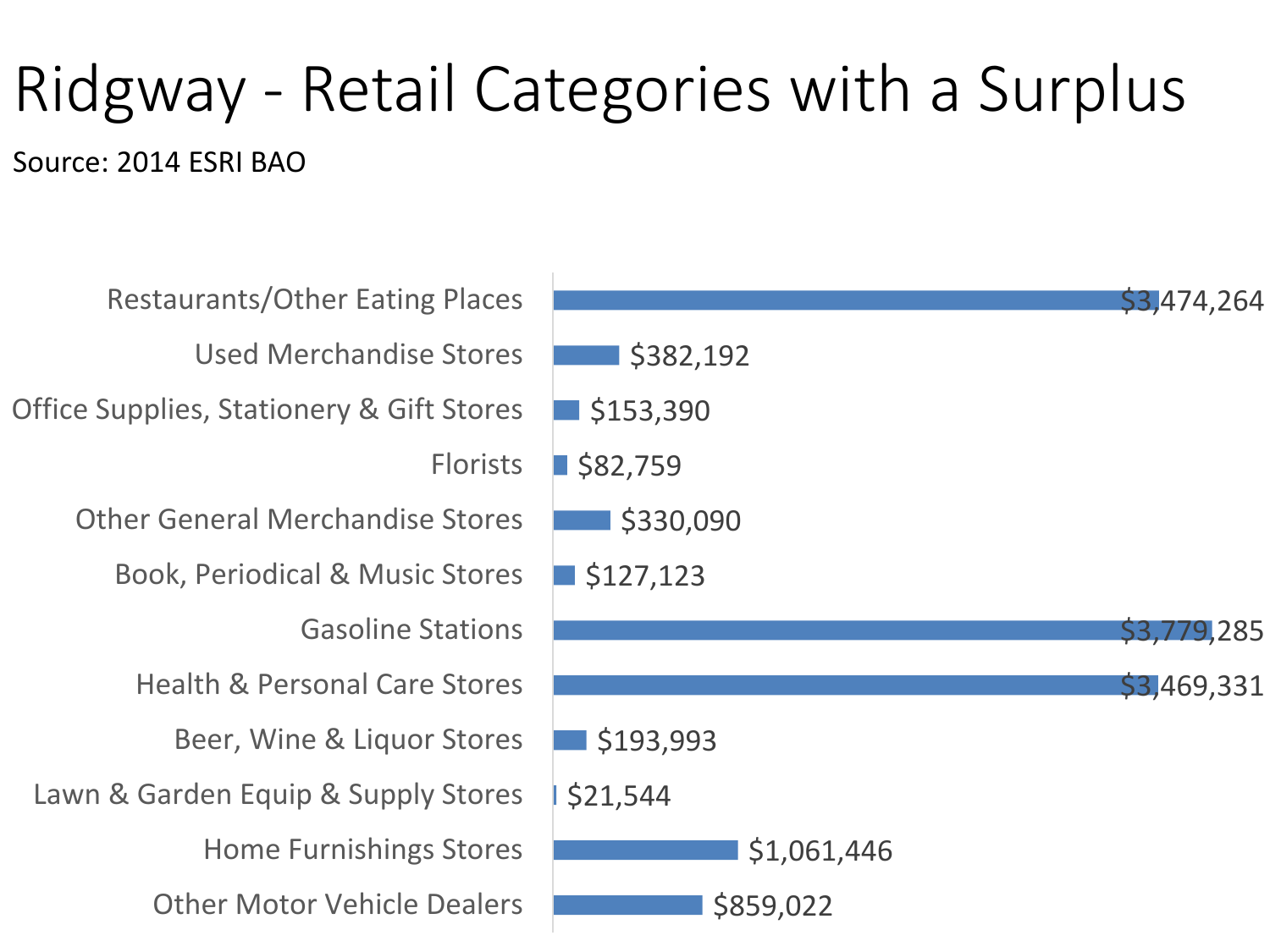#### Ouray County - Retail Categories with Surplus Source: 2014 ESRI BAO

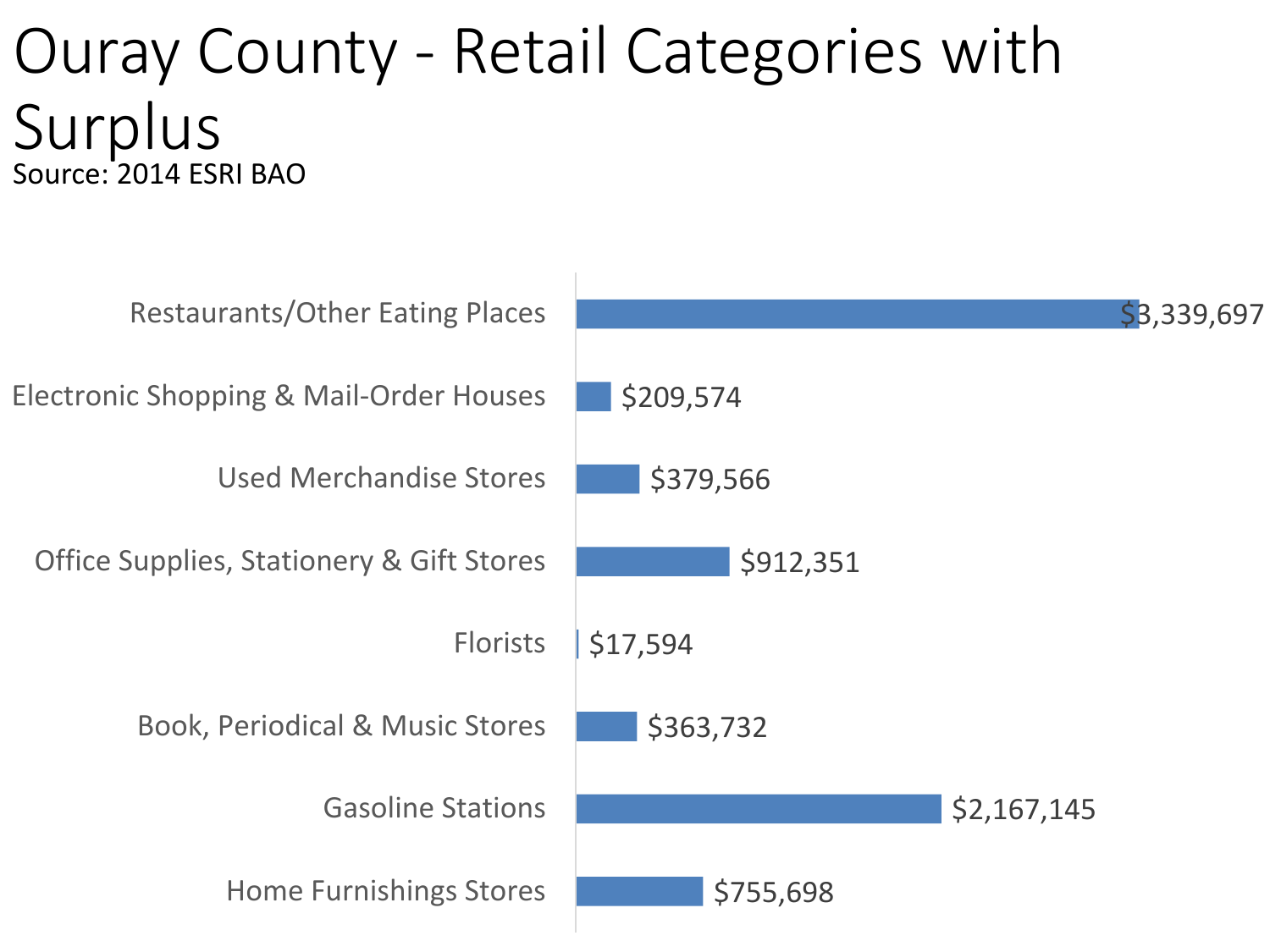#### Town of Ridgway Commercial Land Use Inventory (Sq Ft) Source: Ouray County Assessor

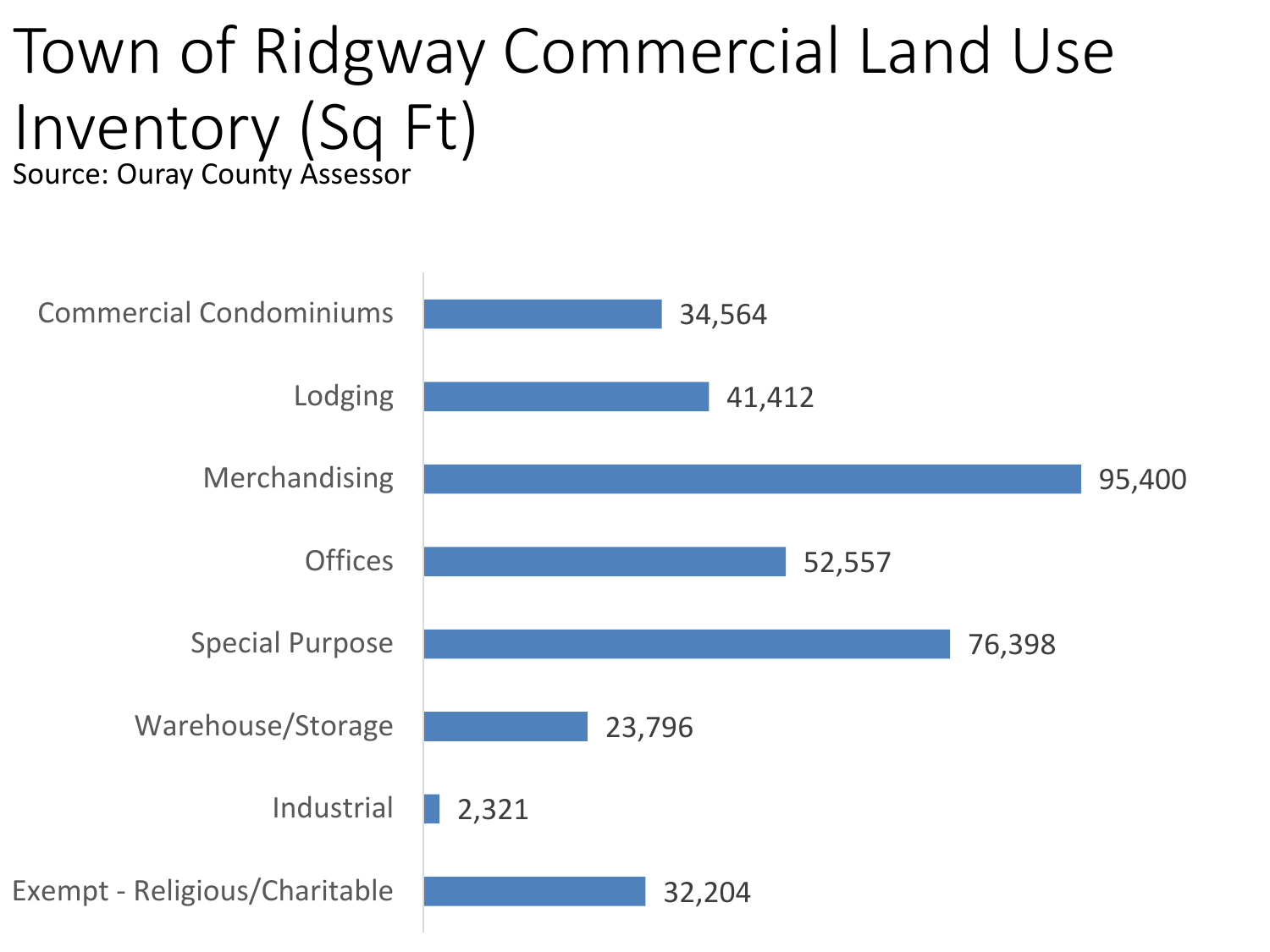### Total Jobs in Ridgway

Source: Census on the Map 2017

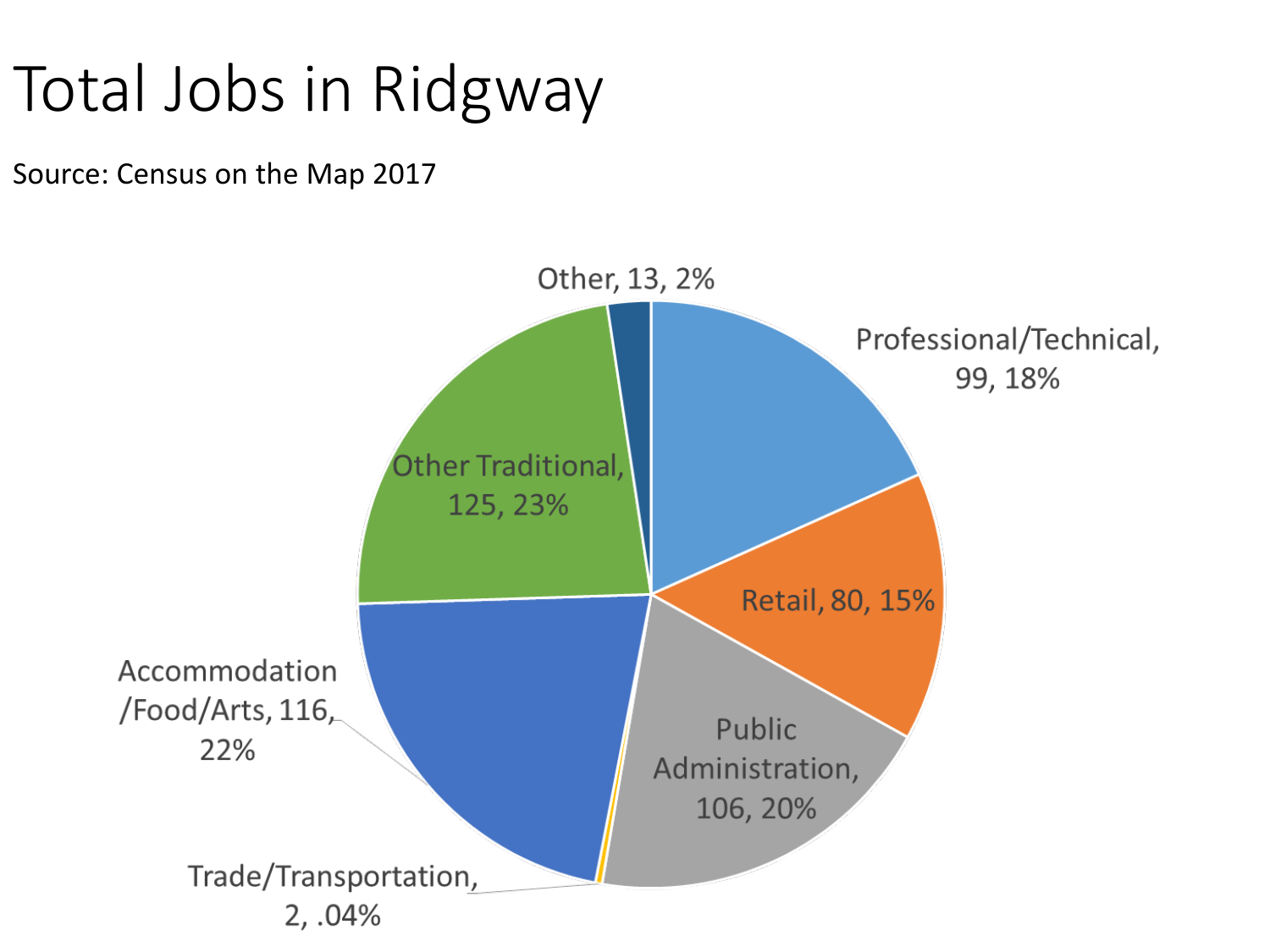### Opportunities for Ridgway

- Creative Industries
- Professional services
- Groceries and food services
- Clothing and accessories
- General merchandise
- Visitor Services
- Building materials and supplies
- Lodging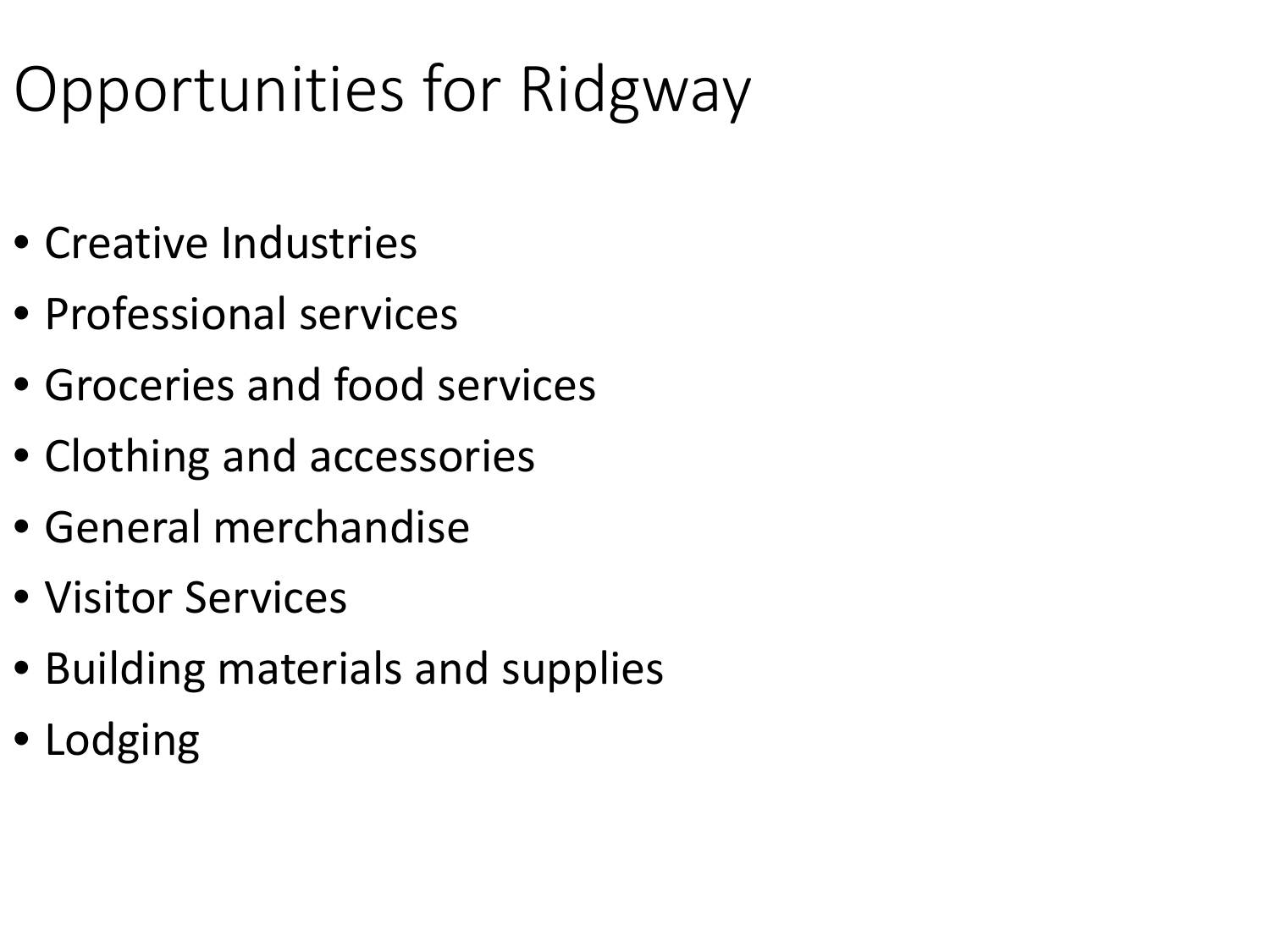### Retail Recommendations

- Encourage and support new business ventures that plan to serve an existing retail gap (clothing, shoes, groceries etc.).
- Work with local businesses that wish to expand their inventory or services.
- Provide user-friendly web information about starting a business in Ridgway: vacancies, inventory of businesses by type, links real estate brokers, property managers.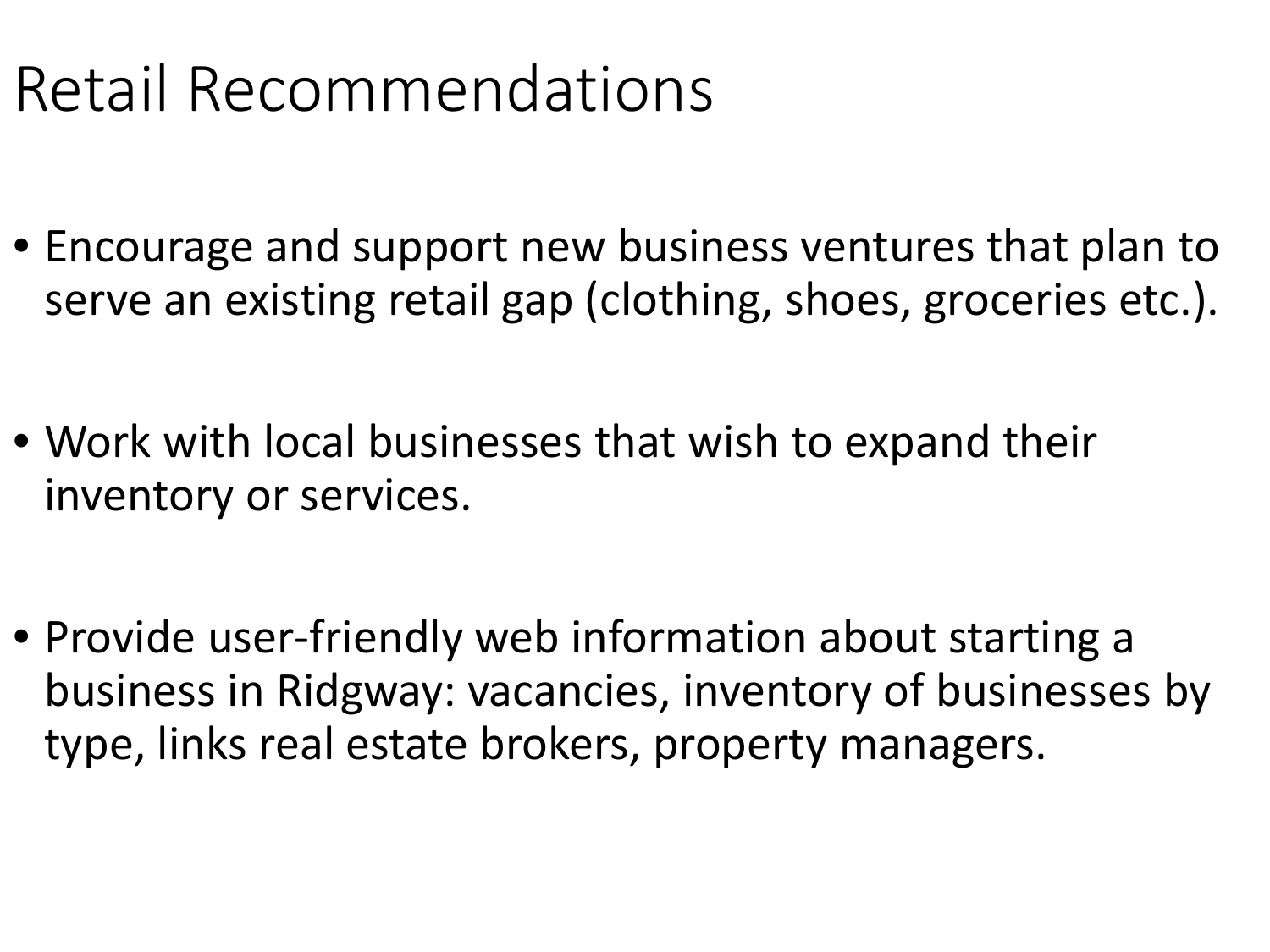### Entertainment, Eating and Drinking Recommendations

- Work with marketing partners to highlight the quality and diversity of dining options available in Ridgway.
- Identify opportunities for existing businesses and nonprofits to build the entertainment sector in Ridgway.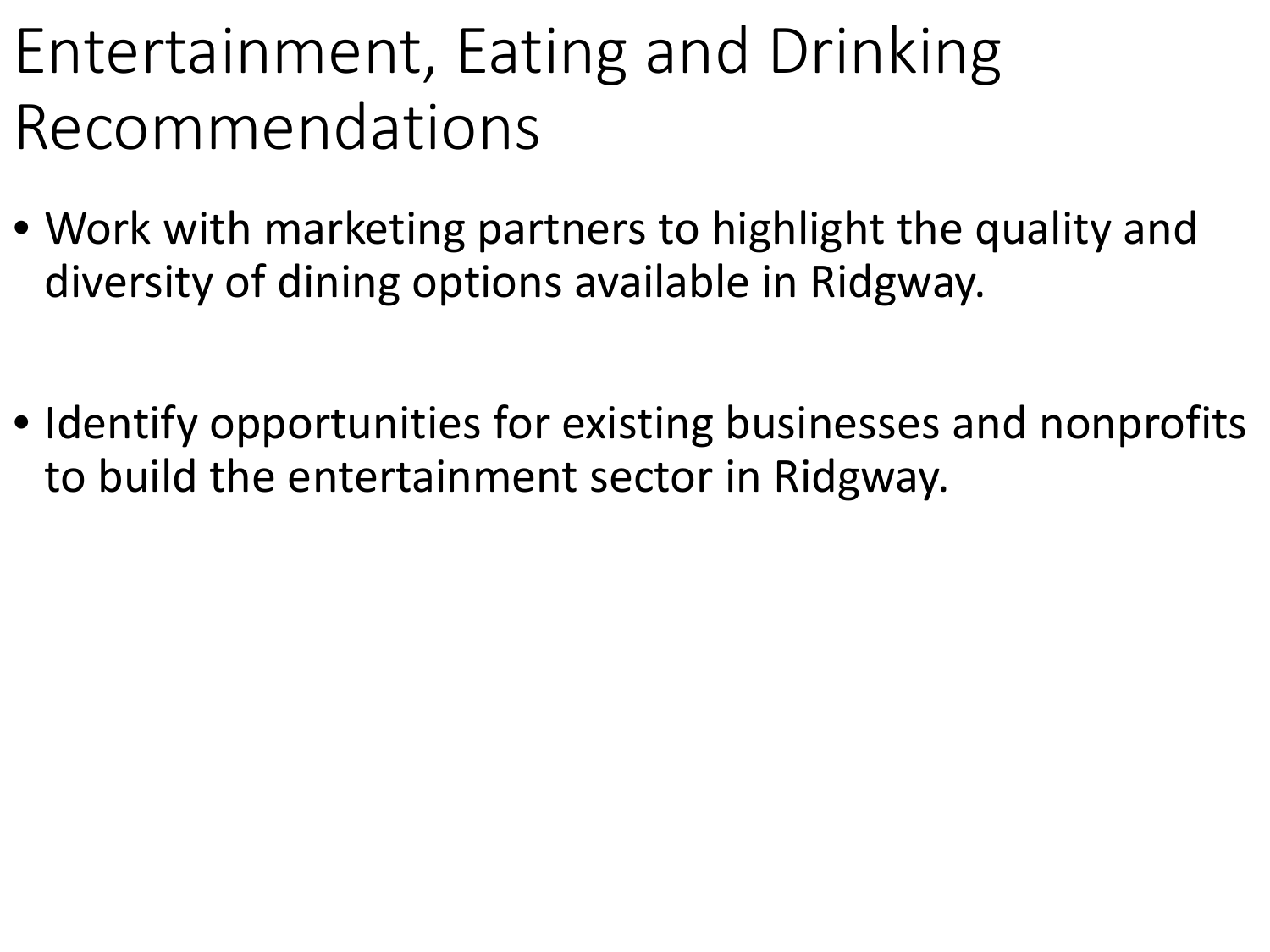### Creative Industries Recommendations

- Continue support of creative industries in Ridgway.
- What the town has done so far (Creative District, Space to Create) is working, the town should continue on this path.
- Move forward with Space to Create.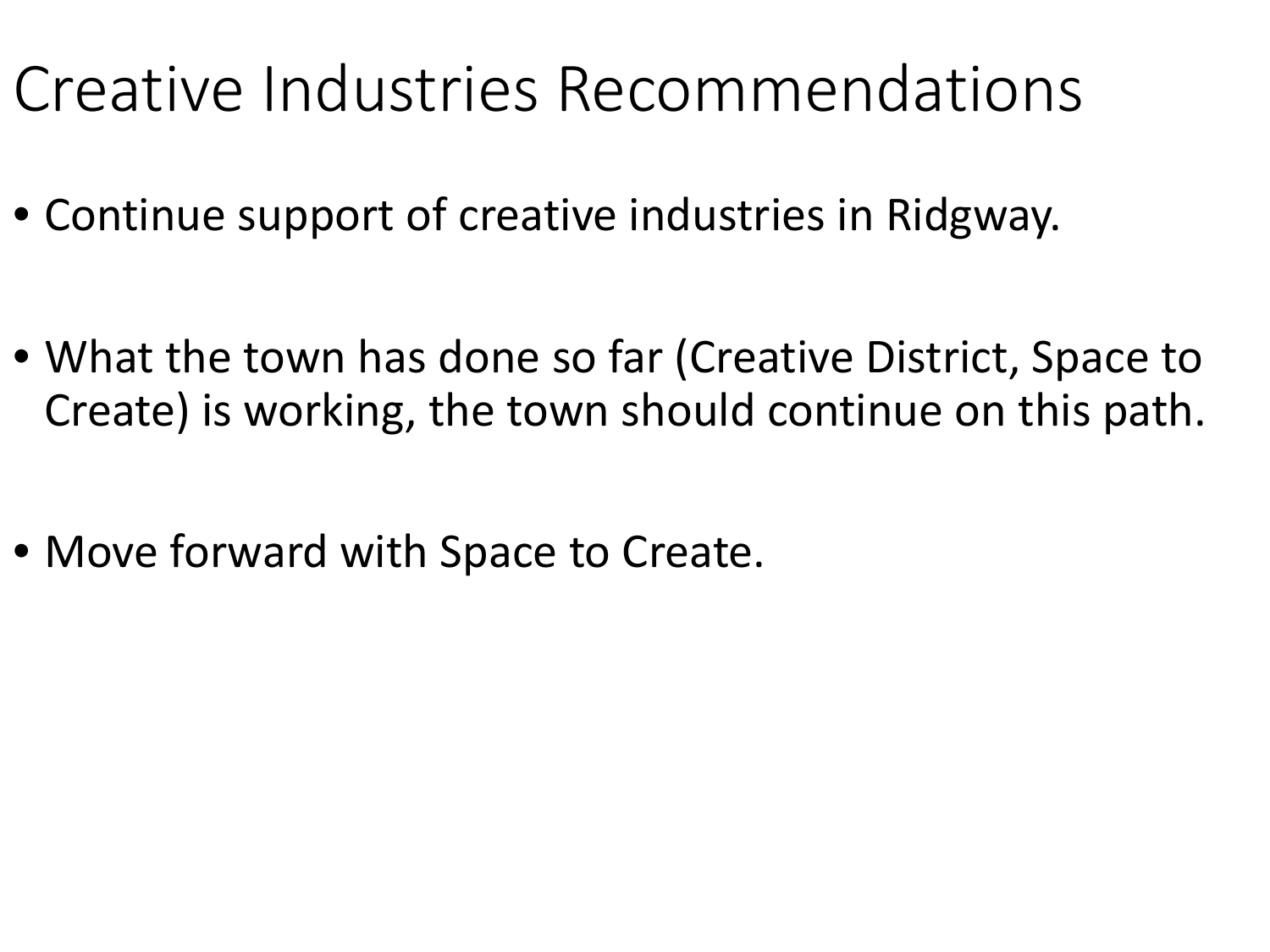### Professional Sector Recommendations

- Home based professional businesses encourage these uses, balance with impacts on neighbors
- Promote Ridgway as a location to professional businesses currently operating in Telluride.
- Monitor the supply and demand of office space in Ridgway.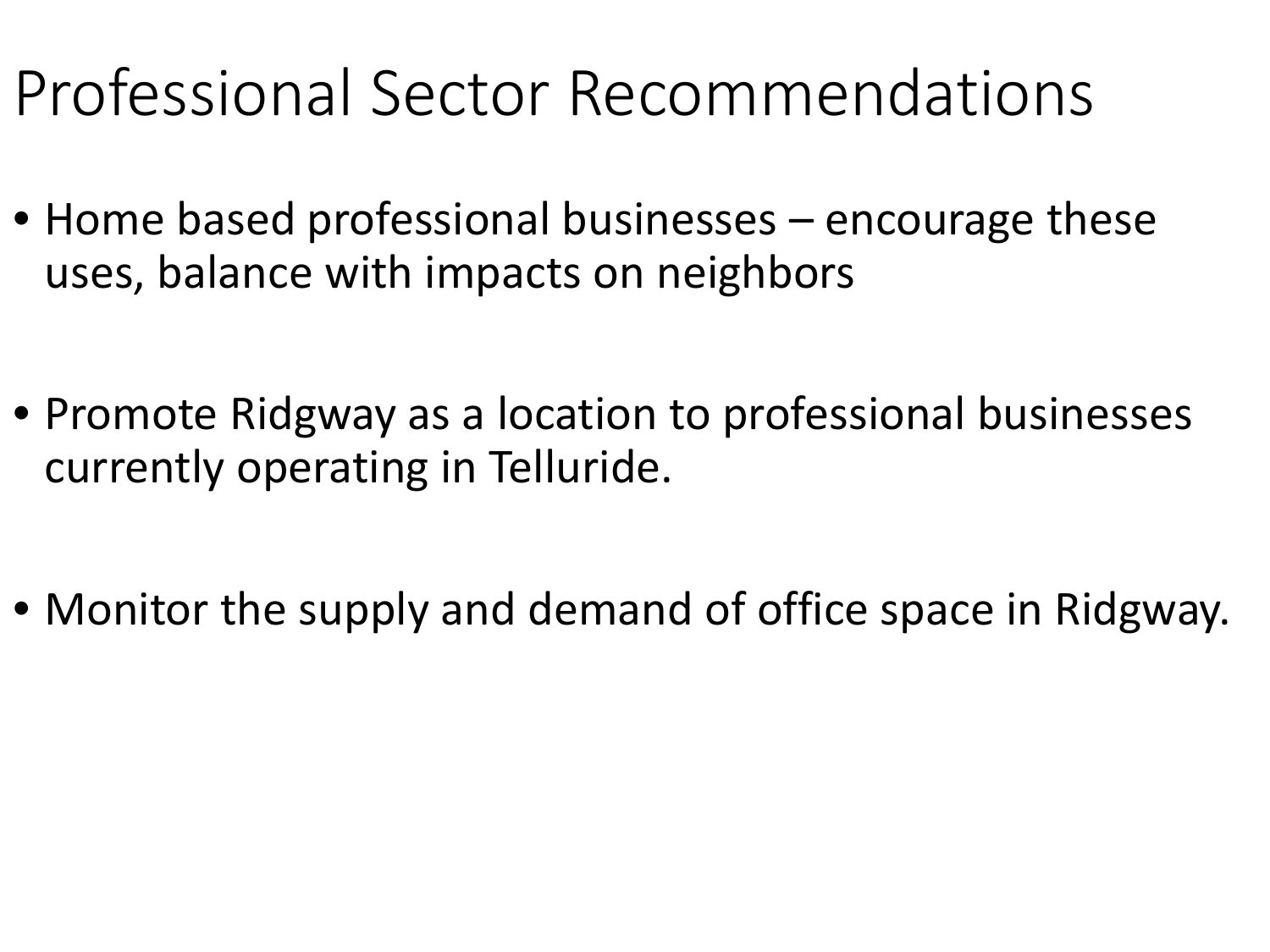### Visitor Market Recommendations

- Work with tourism partners to coordinate marketing, optimize costs, and eliminate duplication.
- Work with local artists and creatives to expand art special events, consider an annual art series.
- Develop marketing materials that target creative/art tourists.
- Utilize state funding sources to offset the cost of developing a marketing plan and materials.
- Develop winter visitor attractions and market them.